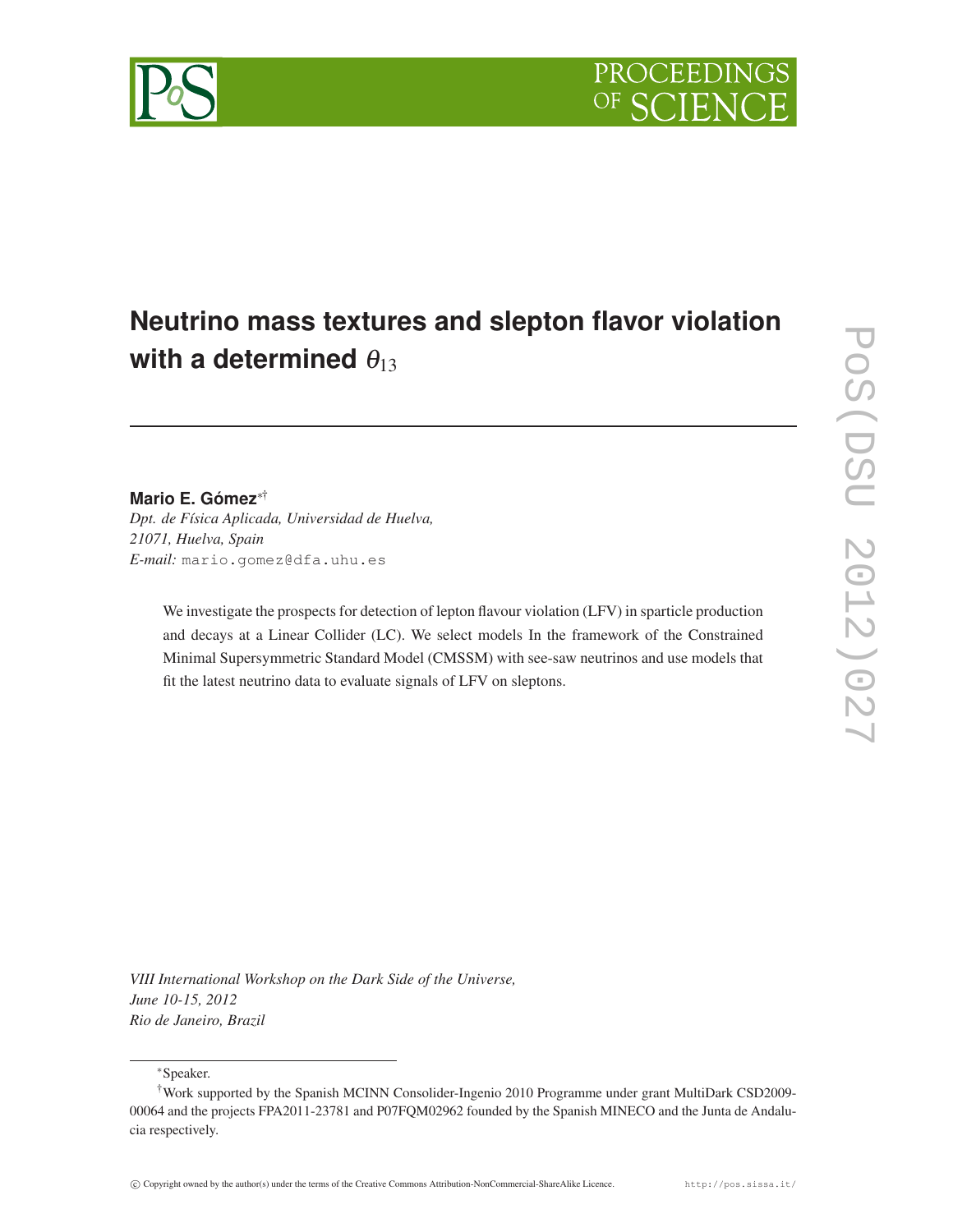### 1. introduction

Data from both atmospheric [1] and solar [2] neutrinos have confirmed the existence of neutrino oscillations with near-maximal  $v_{\mu} - v_{\tau}$  mixing (Super-Kamiokande) and large  $v_e \rightarrow v_{\mu}$  mixing (SNO). Recently, concrete evidence on the possible range of the  $\theta_{13}$  has been found [3, 4]. Later data [5, 6] further constrain the range of of  $\theta_{13}$ . These observations would also imply violation of the corresponding charged-lepton numbers, which in supersymmetric theories might be significant and observable in low-energy experiments [7, 8, 9].

A strong constraint on radiative decays is the recent MEG's upper limit on BR( $\mu \rightarrow e\gamma$ ) [10], SUSY models can explain this limits with sparticles with masses in the TeV range. The recent measurement of the higgs boson mass [11, 12] is compatible with a large SUSY spectrum that still can be the TeV range. This makes difficult to observe slepton flavour oscillations at LHC [13, 14], where sleptons are spected to appear in neutralino decays  $\chi_2 \to \chi + l_a^{\pm} l_b^{\mp}$  ( $a \neq b$ , here  $\chi$  is the lightest neutralino, assumed to be the lightest supersymmetric particle (LSP), and  $\chi_2$  is the second-lightest neutralino). However a Linear Collider (LC) may find SUSY LFV signals with larger SUSY masses [15, 16].

In this presentation we consider a minimal supersymmetric version of the seesaw mechanism for neutrino masses with a SU(5) model of the Yukawa structure, implemented such that neutrino constraints are satisfied while we choose a set of SUSY parameters satisfying phenomenological constraints to evaluate the LFV violation signals in a future LC.

#### 2. Flavour violating slepton production with *see-saw* neutrinos.

Charged-lepton flavour violation at a LC may occur directly in slepton pair production. Processes leading to lepton production in the decays of a pair of sleptons include

$$
e^+e^- \to \tilde{\ell}_i^- \tilde{\ell}_j^+ \to \tau^{\pm} \mu^{\mp} \tilde{\chi}_1^0 \tilde{\chi}_1^0, e^+e^- \to \tilde{\nu}_i \tilde{\nu}_j^c \to \tau^{\pm} \mu^{\mp} \tilde{\chi}_1^+ \tilde{\chi}_1^-.
$$
 (2.1)

Slepton production may also result from the the cascade decays of the heavier gauginos, however these models are subdominant in models with LFV arising by complementing the CMSSM with a *see-saw* mechanism to explain neutrino masses[16].

In the unrotated charged-lepton flavour basis  $\tilde{\ell}_i = (\tilde{e}_L, \tilde{\mu}_L, \tilde{\tau}_L, \tilde{e}_R^*, \tilde{\mu}_R^*, \tilde{\tau}_R^*)$ , the charged slepton mass matrix is:

$$
M_{\tilde{\ell}}^2 = \begin{pmatrix} M_{LL}^2 & M_{LR}^2 \\ M_{RL}^2 & M_{RR}^2 \end{pmatrix},
$$
 (2.2)

where

$$
M_{LL}^2 = m_{\ell}^{\dagger} m_{\ell} + M_L^2 - \frac{1}{2} (2m_W^2 - m_Z^2) \cos 2\beta I,
$$
  
\n
$$
M_{RR}^2 = m_{\ell}^{\dagger} m_{\ell} + M_R^2 - (m_Z^2 - m_W^2) \cos 2\beta I,
$$
  
\n
$$
M_{LR}^2 = (A^e - \mu \tan \beta) m_{\ell},
$$
  
\n
$$
M_{RL}^2 = (M_{LR}^2)^{\dagger}.
$$
\n(2.3)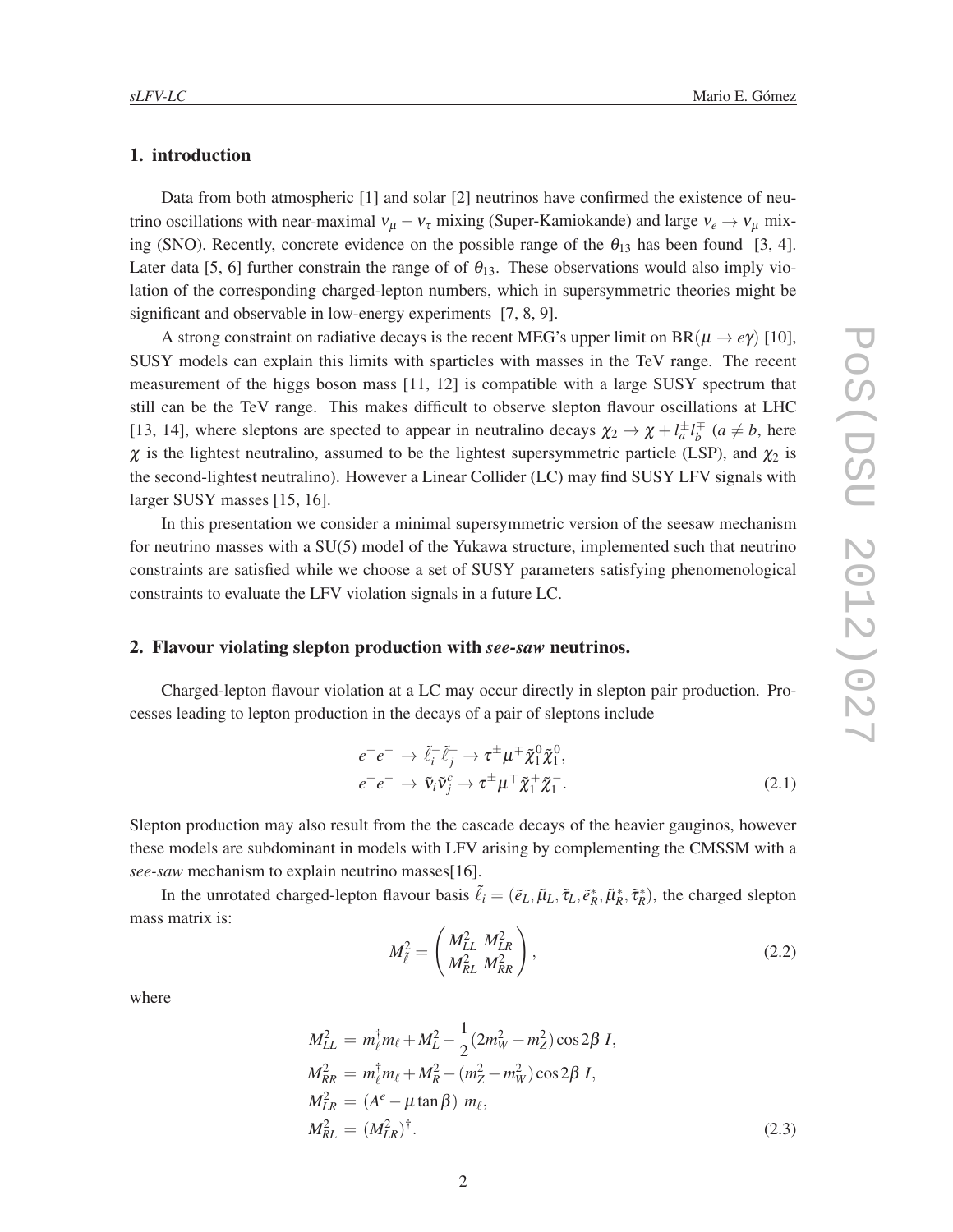

Figure 1: *Constraints on the magnitudes of the mixing parameters and possible LFV effects. The shaded area is allowed by current limits on*  $BR(\tau \to e\gamma)$  *(dot-dash line) and*  $BR(\tau \to \mu\gamma)$  *(dash line) using the reference point. The solid lines are contours of*  $\sigma(e^+e^- \to \tau^{\pm}\mu^{\mp} + 2\chi^0)$  *in fb for*  $\sqrt{s} = 2000$  GeV.

Here we parametrize trilinear soft supersymmetry-breaking terms as  $A_{ij}^e(\lambda_e)_{ij}$ , where the  $\lambda_e$  are the respective Yukawa couplings. For universal soft terms at some high input scale, one has

$$
M_L^2 = M_R^2 = m_0^2 I, A_{ij}^e = A_0 \delta_{ij},
$$
 (2.4)

In the minimal supersymmetric extension of the seesaw mechanism for generating neutrino masses with three heavy singlet-neutrino states  $N_i$ , the leptonic sector of the superpotential is:

$$
W = N_i^c(Y_v)_{ij} L_j H_2 - E_i^c(Y_e)_{ij} L_j H_1 + \frac{1}{2} N^c_{ij} \mathcal{M}_{ij} N_j^c + \mu H_2 H_1, \qquad (2.5)
$$

where  $Y_v$  is the neutrino Dirac Yukawa coupling matrix,  $\mathcal{M}_{ij}$  is the Majorana mass matrix for the  $N_i$ , the  $L_j$  and  $H_l$  are lepton and Higgs doublets, and the  $E_i^c$  are singlet charged-lepton supermultiplets.

In the basis where charged leptons and heavy neutrino mass matrices are diagonal, one finds

$$
\mathcal{M}_v = Y_v^T \left( \mathcal{M}^D \right)^{-1} Y_v v^2 \sin^2 \beta, \tag{2.6}
$$

where  $v = 174$  GeV and  $\tan \beta \equiv v_2/v_1$ .

In this minimal supersymmetric version of the seesaw model for neutrino masses, renormalization of the soft supersymmetry-breaking slepton masses would occur while running from the GUT scale to the heavy neutrino mass scales. In the leading-logarithmic approximation, the nonuniversal renormalization of the soft supersymmetry-breaking scalar masses is given by

$$
(M_{\tilde{L}}^2)_{ij} \simeq -\frac{1}{8\pi^2} \left( \lambda_{\nu_3}^2 V_D^{*3i} V_D^{3j} \log \frac{M_{\text{GUT}}}{M_{\nu_3}} + \lambda_{\nu_2}^2 V_D^{*2i} V_D^{2j} \log \frac{M_{\text{GUT}}}{M_{\nu_2}} \right) (3m_0^2 + a_0^2). \tag{2.7}
$$

implying that the corresponding corrections to left-handed slepton masses are given by  $V_D$ , the Dirac neutrino mixing matrix in the basis where the charged-lepton masses are diagonal. In this approach, non-universality in the soft supersymmetry-breaking left-slepton masses is much larger than that in the right-slepton masses.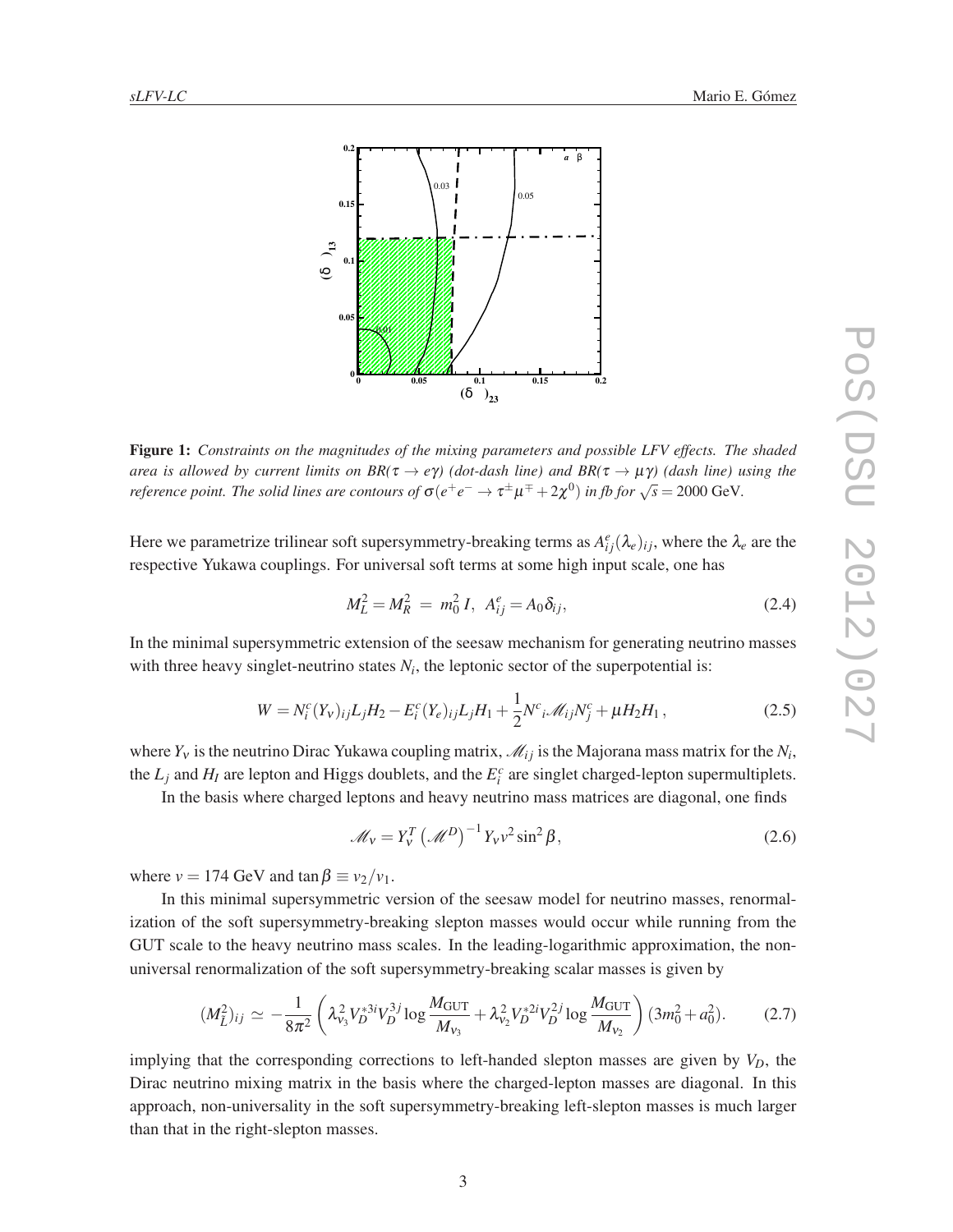

Figure 2: The left panel shows the values of  $\sigma(e^+e^-\to \tilde{\ell}_i^-\tilde{\ell}_j^+\to \tau^{\pm}\mu^{\mp}+2\chi^0)$  vs  $\sqrt{s}$  for the benchmark *point. On the right panel*  $\sigma(e^+e^-\to \tilde{v}_i\tilde{v}_j^c\to \tau^{\pm}\mu^{\mp}+\tilde{\chi}_1^+\tilde{\chi}_1^-$  *preditions are presented.* 

The recent measurement of the Higgs mass at the LHC imposes a severe constraint in the CMSSM parameter space. Althought points predicting *m<sup>h</sup>* in its central value at around 125 GeV generally imply large SUSY spectrum and large neutralino relic density, it is still possible to find some points predicting  $m_h$  in the lower part of the experimental range with a moderate masses for the SUSY particles and satisfaction of all the phenomenological constraints [17]. We use as a reference:

$$
\tan \beta = 45, \quad m_0 = 730 \text{ GeV}, \quad M_{1/2} = 900 \text{ GeV}, \quad A_0 = -1310 \text{ GeV}. \tag{2.8}
$$

This point belong to the  $\chi - \tilde{\tau}$  coannihilation region, and predicts  $\Omega_{\chi} h^2 = 0.11$  and  $m_h =$ 122 GeV.

Fig. 1 shows typical values of the LFV entries defined as:

$$
\delta_{LL}^{ij} = (M_{LL}^2)^{ij} / (M_{LL}^2)^{ii};
$$
\n(2.9)

such that the limits on  $BR(\tau \to e\gamma)$  and  $BR(\tau \to \mu\gamma)$  are preserved.

### 3. An SU(5) SUSY model with massive neutrinos.

In our current work, we go beyond the above approximation by including the complete mixing effects in interesting regions of the parameter space. For the structures of the mixing matrices, as well as the heavy and light neutrino hierarchies, one must appeal to a specific GUT model. Here we consider textures obtained by combining  $SU(5)$  with a  $U(1)$  family symmetry [18, 19].

$$
Y_{\ell} = \begin{pmatrix} \varepsilon^4 & 1.5\varepsilon^3 & 2\varepsilon \\ 0.5\varepsilon^3 & -1.9\varepsilon^2 & -0.5\varepsilon \\ 2\varepsilon^3 & -1.9\varepsilon^2 & 1.5 \end{pmatrix}; \quad Y_{\nu} = \begin{pmatrix} \varepsilon^{\vert 1 \pm n_1 \vert} & \varepsilon^{\vert 1 \pm n_2 \vert} & 1.75\varepsilon^{\vert 1 \pm n_3 \vert} \\ \varepsilon^{\vert n_1 \vert} & \varepsilon^{\vert n_2 \vert} & 1.25\varepsilon^{\vert n_3 \vert} \\ 1.3\varepsilon^{\vert n_1 \vert} & \varepsilon^{\vert n_2 \vert} & -2\varepsilon^{\vert n_3 \vert} \end{pmatrix}; \tag{3.1}
$$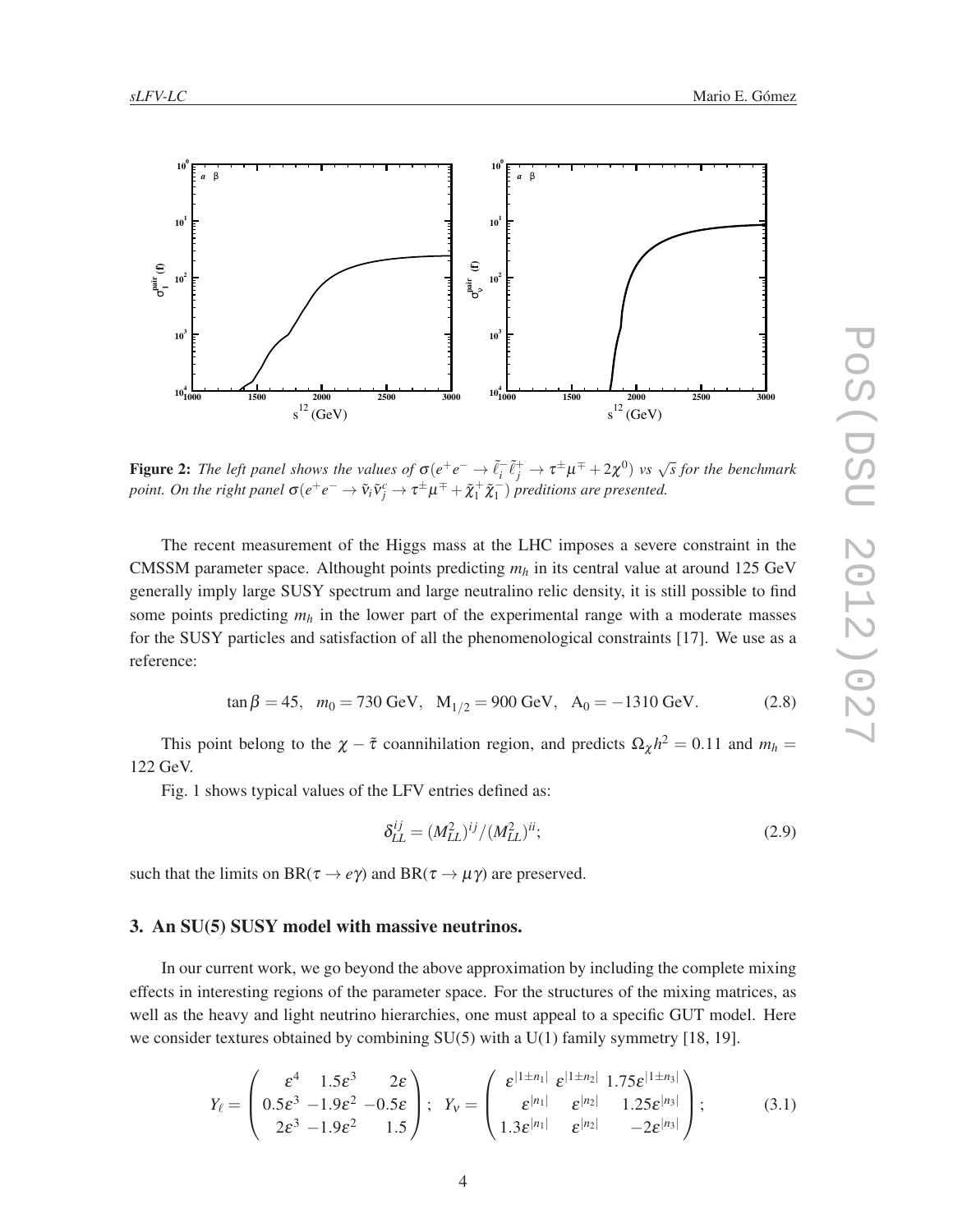

Figure 3: *The shaded areas show the possible ranges of*  $\sigma(e^+e^-\to\tau^{\pm}\mu^{\mp}+2\chi^0)$  *for*  $m_0< 1000$  GeV and  $\tan \beta = 45$  *assuming*  $A_0 = 0$ . We take  $\sqrt{s}$  fixed to 500 GeV (grey), 1000 GeV (green) and 2000 GeV (orange). *The solid lines present the possible values for models along the center of the WMAP strips, with the lines corresponding to* √ *s=500, 1000, 2000* GeV *being progressively thicker. The corresponding predictions for*  $\sigma(e^+e^- \to \tau^{\pm}e^{\mp}+2\chi^0)$  *are shown by the dashed lines.* 

$$
M_N = \begin{pmatrix} \varepsilon^{2|n_1|} & \varepsilon^{|n_1+n_2|} & -1.3\varepsilon^{|n_1+n_3|} \\ \varepsilon^{|n_1+n_2|} & \varepsilon^{2|n_2|} & \varepsilon^{|n_2+n_2|} \\ -1.3\varepsilon^{|n_1+n_3|} & \varepsilon^{|n_2+n_3|} & -\varepsilon^{2|n_3|} \end{pmatrix}
$$
(3.2)

with  $\varepsilon \sim 0.2$  as the preferred value. The coefficients in front af the powes of  $\varepsilon$  are not predicted by the theory and are chosen such that neutrino mixing angles are inside of the experimental range:

$$
\sin^2 \theta_{12} = 0.020; \quad \sin^2 \theta_{13} = 0.29; \quad \sin^2 \theta_{23} = 0.61. \tag{3.3}
$$

Appropriate choices of the unspecified U(1) charges, such as  $n_1 = 2, n_2 = -1, n_3 = 1$ , lead to interesting phenomenology. In particular example that we are considering, the LFV entries in the slepton mass matrices, defined as in eq. (2.9), are of the order:

$$
(\delta_{LL})_{13} = 0.02, \quad (\delta_{LL})_{23} = 0.02, \quad (\delta_{LL})_{12} = 0.004. \tag{3.4}
$$

Fig. 2 displays the dependence of the results on the available  $\sqrt{s}$ . Clearly, at the LC, higher values of √ *s* provide accessible cross sections for heavier sparticle spectra, a potential advantage of the LC over the LHC, where it is relatively difficult to reach large values of the scalar masses. As  $\sqrt{s} = 2P_{cm}$  increases, it becomes possible to produce on-shell sleptons with larger masses. We should underline that the effects due to the kinematics are as relevant as those from the LFV mixing parameters.

In Fig. 3 we present the maximum values of the cross sections in the CMSSM at  $tan\beta = 45$ and  $A_0 = 0$ . The shaded areas show the possible ranges of  $\sigma(e^+e^- \to \tau^{\pm}\mu^{\mp} + 2\chi^0)$ , and we note that points along the WMAP strips (solid lines) generally have high values of the cross sections. The dashed lines show the possible values of  $\sigma(e^+e^- \to \tau^{\pm}e^{\mp} + 2\chi^0)$  along the WMAP strips.